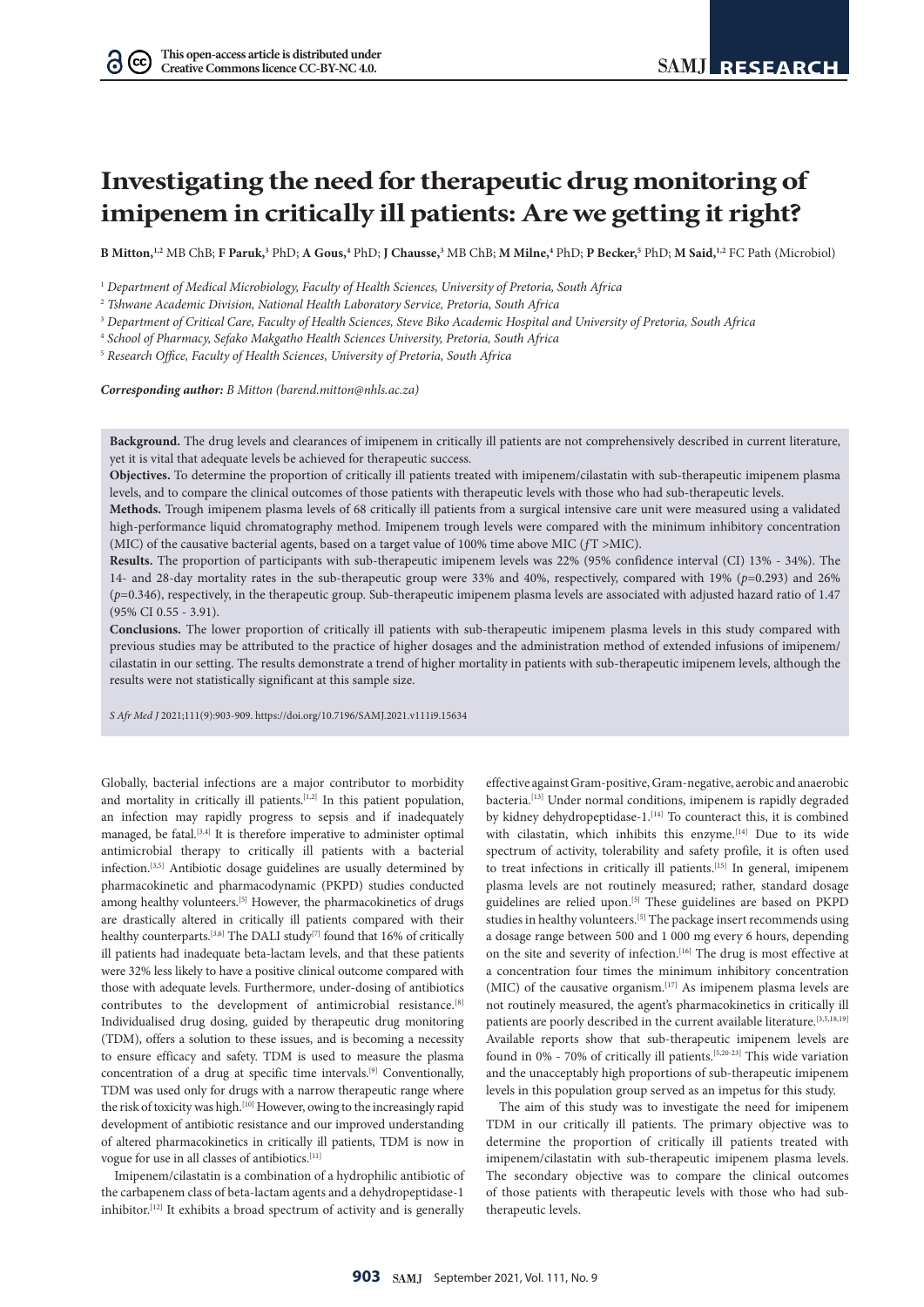## **Methods**

The present prospective, observational, cohort study was conducted among critically ill patients in the surgical intensive care unit (ICU) at the Steve Biko Academic Hospital (Pretoria, South Africa (SA)) from March 2018 to October 2019. The study was approved by the Faculty of Health Sciences Research Ethics Committee of the University of Pretoria (ref. no. 473/2017). Written informed consent was obtained from each participant, or in cases of incapacitation, from the participant's next of kin. Eligibility for inclusion in the study required that a participant be ≥18 years, critically ill (defined as admission to the ICU), have an infection with a clinical or microbiological indication for imipenem/ cilastatin therapy and initiated on imipenem/cilastatin at the discretion of the responsible clinician. The unit in which the study was done uses individualised dosing schedules of imipenem/cilastatin ranging between 500 and 1 000 mg (based on renal function) 6 - 12-hourly, with each dose infused over 3 hours. Patients with no renal impairment and estimated creatinine clearance >70 mL/min/1.73m<sup>2</sup> received 1 000 mg 6-hourly. Patients with mild renal impairment and estimated creatinine clearance 41 - 70 mL/min/1.73m<sup>2</sup> received 750 mg 8-hourly. Patients with moderate renal impairment and estimated creatinine clearance 21 - 40 mL/min/1.73m<sup>2</sup> received 500 mg 8-hourly. Patients with severe renal impairment and estimated creatinine clearance <20 mL/min/1.73m<sup>2</sup> received 500 mg 12-hourly. All doses were infused over 3 hours. Patients who withheld informed consent were excluded from the study.

A trough blood sample was obtained from each participant prior to re-dosing, taken once steady state had been achieved. Steady state is defined as a situation where the overall intake of the drug is in a dynamic equilibrium with its elimination.<sup>[24]</sup> Each participant received at least four prior doses before the study sample was taken. Each sample was transferred into a heparinised collection tube and transported to the microbiology laboratory immediately after collection, where it was centrifuged at 5 000 revolutions per minute for 10 minutes. After centrifugation, 2 mL of plasma was removed and stabilised with 2 mL of 2-N-morpholine-ethane sulfonic acid and ethylene glycol solution (1:1) and stored at -70°C until analysis.<sup>[5]</sup> Imipenem levels were measured using a validated high-performance liquid chromatography (HPLC) method, the details of which have been published previously.<sup>[25]</sup> Analytical-grade imipenem was obtained from the European Directorate for the Quality of Medicines & HealthCare. The HPLC was done utilising a Shimadzu ultra-fast liquid chromatography system.

Imipenem trough levels were compared with the MIC of the causative bacterial agents, based on a target value of 100% time above MIC (ƒT >MIC). Studies suggest that for beta-lactam antibiotics to be effective in non-critically ill patients, the unbound (free) drug concentration should be maintained above the MIC (ƒT >MIC) for 40% - 70% of the dosing interval.<sup>[26,27]</sup> However, in critically ill patients, recent reports suggest a PKPD target of 100% ƒT >MIC, and this target was used in the present study.[24,28] MICs were determined as part of routine laboratory procedure by either the Vitek2 system or by Etest. A limitation of the Vitek2 system is that the lowest reported MIC of imipenem is ≤0.25 mg/L, and the highest reported value is ≥16 mg/L. In all calculations performed, MIC values of ≤0.25 mg/L where rounded to 0.25 mg/L, and values of ≥16 mg/L where rounded to 16 mg/L. Where MIC data were not available, the highest MIC breakpoint in the susceptible range of the bacterial species cultured was used, as published by the European Committee on Antimicrobial Susceptibility Testing (EUCAST).<sup>[24,29]</sup> In cases where no organism was cultured, a proxy MIC value of 4 mg/L was used in calculations, as this is the highest susceptible EUCAST breakpoint for any organism.

Participants were allocated to one of two groups according to their measured plasma drug concentration in relation to the MIC of the causative bacterial pathogen: 'therapeutic' and 'sub-therapeutic'. The two groups were compared in terms of length of stay and mortality.

Demographic and clinical data were captured from each participant's hospital chart and entered electronically using Excel (Microsoft Corporation, USA). Infection sites were defined according to the criteria published by Garner et al.<sup>[30]</sup> Creatinine clearance was estimated by using the Chronic Kidney Disease Epidemiology Collaboration (CKD-EPI) equation to calculate estimated glomerular filtration rates.<sup>[31,32]</sup> The clinical course of each participant was followed up for at least 28 days. Clinical outcomes were measured by length of hospital and ICU stay (in days) and 14- and 28-day mortality. To ensure that the comparison between the two groups was robust, Acute Physiology and Chronic Health Evaluation II (APACHE II) scores were calculated for each participant on admission.[33]

Statistical analysis employed Stata version 15 software (StataCorp, USA). Comparison of imipenem plasma level groups (therapeutic and sub-therapeutic) with respect to continuous variables was done using Student's two-sample *t*-test, Welch's *t*-test with unequal variances and the Wilcoxon rank sum test. For discrete variables, Fisher's exact test was used. The above methods were repeated in the comparison with respect to mortality categories (survived and deceased). Imipenem plasma level categories were compared with respect to their survivor functions using the log-rank test and Kaplan-Meier methods. Survival was modelled using Cox regression with outcome mortality and time as length of hospital stay. Variables for which mortality groups were significantly different at the liberal significance level of 0.15 were included, along with the categorical variable for imipenem therapeutic plasma levels, into a Cox regression analysis. Testing was done at the 0.05 level of significance.

#### **Results**

Participant recruitment took place from 1 March 2018 to 31 October 2019. During this period, 69 patients were eligible for recruitment; 1 patient withheld consent and was excluded from the evaluation. Fig. 1 depicts the distribution of study participants. In total, 68 participants were included in the analysis. The demographics and description of the participant population are summarised in Tables 1 and 2. Briefly, 63% of participants were male. The mean age was 47 (range 18 - 81) years, and the mean weight was 78.8 (range 40 - 140) kg. Renal function varied widely between participants. The mean creatinine level was 142.4 (range 33 - 840) µmol/L, and the mean estimated creatinine clearance was 91 (range 6 - 180) mL/min/1.73m3 . Of the 68 participants, 24 (35%) had estimated creatinine clearance levels <60 mL/min/1.73m<sup>3</sup>, and 20 (29%) had estimated creatinine clearance levels above 130 mL/min/1.73m<sup>3</sup>. The most common comorbidity was cardiovascular disease (37%), and 16% of participants were HIVpositive. On admission to ICU, 44% of participants had sepsis, 32% were admitted for general surgical conditions and 24% for trauma. The APACHE II scores on admission to ICU ranged between 4 and 39 (mean 18). The most common site of infection was bloodstream infection (62%). The majority (84%) of participants were treated for hospital-acquired infections. The mean length of stay was 16 (range 2 - 58) ICU days, and 41 (range 5 - 167 days) hospital days. The 14- and 28-day mortality rates were 22% and 29%, respectively. The mean imipenem trough plasma level was 11.5 (range 3.6 - 92.2) mg/L . Table 3 shows the bacterial organisms cultured from the participants. It also provides a breakdown of the MICs of imipenem determined for each organism. The most common organism cultured was *Klebsiella pneumoniae*, of which the mean MIC was 2.5 mg/L.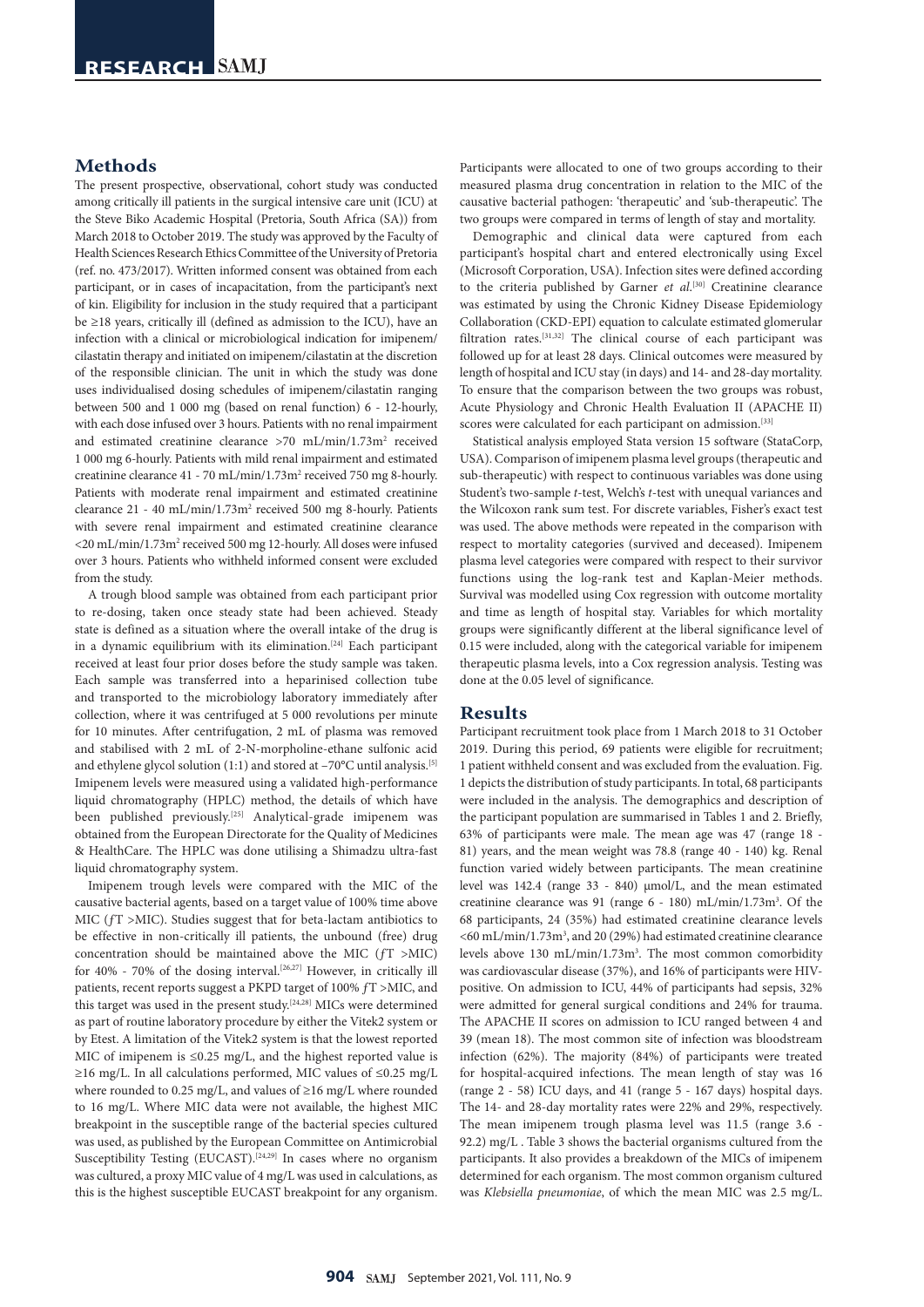Imipenem-resistant Gram-negative bacilli were cultured in 23 (34%) patients. The isolates cultured in these patients included 21 imipenem-resistant *Acinetobacter baumannii*, 4 imipenem-resistant *Enterobacterales*, and 1 imipenem-resistant *Pseudomonas aeruginosa*. Combination Gram-negative antibiotic therapy was used in 6 of these patients, 5 patients received colistin in combination with imipenem/cilastatin and 1 received piperacillin/tazobactam in combination with imipenem/cilastatin. Of the 68 participants evaluated, 15 (22%; 95% confidence interval (CI) 13% - 34%) had sub-therapeutic imipenem plasma levels. The mean imipenem trough level in the sub-therapeutic group was 6.8 (range 3.6 - 10.8) mg/L, compared with 12.8 (range 4.0 - 92.2) mg/L in the therapeutic group. There were no significant differences between the two groups in terms of age, weight, severity of illness (APACHE II score), sex, admission category, infection type,

estimated creatinine clearance, creatinine and albumin levels. However, there was a statistically significant difference between the two groups concerning the mean MIC of bacterial pathogens cultured (3.9 mg/L v. 16.3 mg/L, *p*≤0.001), with a higher mean MIC in the sub-therapeutic group. There was also a statistically significant difference in terms of cardiovascular disease (43% v. 13%, *p*=0.038), with a higher prevalence in the therapeutic group. Other statistically significant differences between the two groups occurred in the prevalence of lower respiratory tract infections (15% v. 53%, *p*=0.004), with higher prevalence in the sub-therapeutic group, and in catheterrelated bloodstream infections (6% v. 27%, *p*=0.038), with higher prevalence in the sub-therapeutic group. The details of these differences may be found in Tables 1 and 2. The mean lengths of hospital stay and ICU stay in the sub-therapeutic group were 37 days and 16 days, respectively, compared with



*Fig. 1. Participant distribution study flow.*

**Table 1. Comparison of therapeutic and sub-therapeutic imipenem plasma level groups and survived and deceased groups with respect to continuous variables (***N***=68)**

|                                | All patients | Therapeutic    | Sub-therapeutic |                 | Survived      | Deceased       |                 |
|--------------------------------|--------------|----------------|-----------------|-----------------|---------------|----------------|-----------------|
|                                | $(N=68)$     | group $(n=53)$ | group $(n=15)$  | <i>p</i> -value | $group(n=48)$ | group $(n=20)$ | <i>p</i> -value |
| Variable                       | Mean         | Mean           | Mean            |                 | Mean          | Mean           |                 |
| Age (years)                    | 47.0         | 48.0           | 43.4            | 0.320           | 45.4          | 50.8           | 0.198           |
| Weight (kg)                    | 78.8         | 79.2           | 77.7            | 0.805           | 80.5          | 74.8           | 0.294           |
| Estimated creatinine clearance | 91.1         | 88.1           | 101.8           | 0.372           | 98.0          | 74.8           | 0.093           |
| $(mL/min/1.73m^3)$             |              |                |                 |                 |               |                |                 |
| Creatinine $(\mu mol/L)$       | 142.4        | 159.5          | 81.9            | 0.102           | 140.8         | 146.3          | 0.900           |
| Albumin $(g/L)$                | 16.2         | 16.0           | 16.8            | 0.552           | 16.6          | 15.3           | 0.289           |
| <b>APACHE II score</b>         | 18.2         | 18.2           | 18.2            | 0.992           | 17.1          | 21.0           | 0.079           |
| MIC (mg/L)                     | 6.6          | 3.9            | 16.3            | 0.000           | 6.4           | 7.3            | 0.650           |
| Imipenem trough $(mg/L)$       | 11.5         | 12.8           | 6.8             | 0.091           | 11.6          | 11.3           | 0.937           |
| ICU length of stay (days)      | 15.9         | 15.7           | 16.3            | 0.886           | 17.6          | 11.8           | 0.080           |
| Hospital length of stay (days) | 40.6         | 41.5           | 37.3            | 0.639           | 48.6          | 21.5           | 0.001           |

42 days (*p*=0.639) and 16 days (*p*=0.886), respectively, in the therapeutic group. In terms of mortality, the 14- and 28-day mortality rates in the sub-therapeutic group were 33% and 40%, respectively, compared with 19% (*p*=0.293) and 26% (*p*=0.346), respectively, in the therapeutic group. The log rank test predicted 15.6 mortalities in the therapeutic group, against the 14 observed mortalities in this group, compared with 4.4 predicted and 6 observed mortalities in the sub-therapeutic group (*p*=0.372). Fig. 2 illustrates the result of the Kaplan Meier survival analysis. Of the 68 participants included in the study, 48 were alive 28 days post inclusion. A comparison between the groups of participants who survived and those who died is presented in Tables 1 and 2. There was no statistically significant difference between the two groups in terms of age, weight, APACHE II scores, length of ICU stay, sex, admission category, site of infection, infection type, MICs, estimated creatinine clearance, creatinine and albumin levels. However, there was a statistically significant difference between the two groups in terms of length of hospital stay (49 days v. 22 days, *p*=0.001), with a longer stay in the surviving group. There was also a statistically significant difference in terms of the prevalence of malignancy (6% v. 25%), with a higher prevalence in the deceased group. The Cox regression analysis found an unadjusted hazard ratio of 1.54 (95% CI 0.59 - 4.02; *p*=0.377) for sub-therapeutic imipenem plasma levels in terms of 28-day mortality. After considering variables for which mortality groups were significantly different at the liberal 0.15 level of significance, for inclusion into the Cox regression analysis, a hazard ratio of 1.47 (95% CI 0.55 - 3.91; *p*=0.441) was found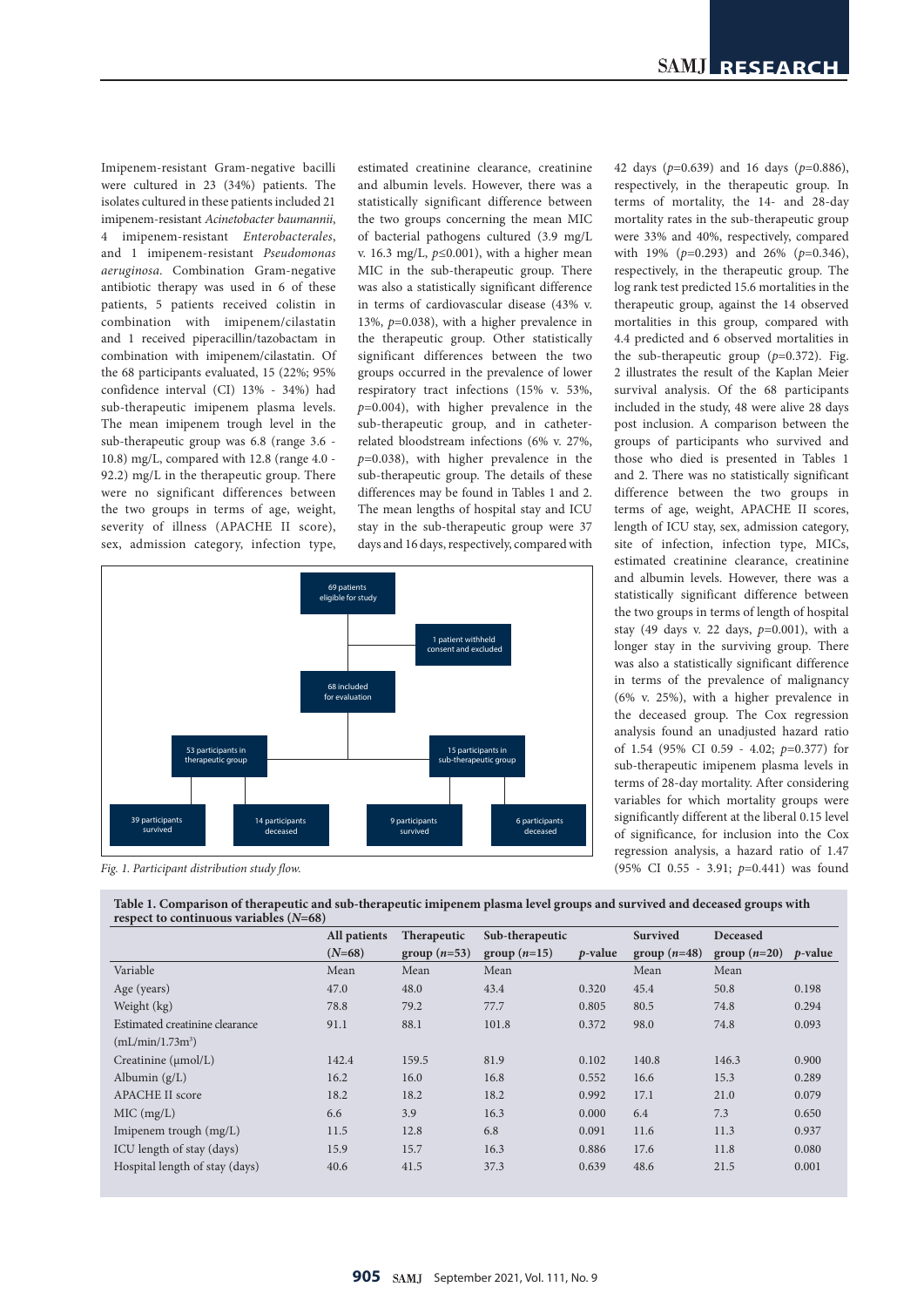| Table 2. Comparison of therapeutic and sub-therapeutic imipenem plasma level groups and survived and deceased groups with respect to discrete variables (N=68) |                   |                   |                       |            |                               |                 |         |
|----------------------------------------------------------------------------------------------------------------------------------------------------------------|-------------------|-------------------|-----------------------|------------|-------------------------------|-----------------|---------|
|                                                                                                                                                                | All patients      | Therapeutic group | Sub-therapeutic group |            | Survived group Deceased group |                 |         |
| Variable                                                                                                                                                       | $(N=68)$ , $n(%)$ | $(n=53), n (%)$   | $(n=15), n (%)$       | $p$ -value | $(n=48), n (%)$               | $(n=20), n (%)$ | p-value |
| Male                                                                                                                                                           | 43 (63.2)         | 33(62.3)          | 10(66.7)              | 1.000      | 20(41.7)                      | (5(75.0)        | 0.272   |
| Female                                                                                                                                                         | 25(36.8)          | 20 (37.7)         | 5(33.3)               |            | 28 (58.3)                     | 5(25.0)         |         |
| Cardiovascular disease                                                                                                                                         | 25(36.8)          | 23.0(43.4)        | 2.0(13.3)             | 0.38       | 17.0(35.4)                    | 8.0(40.0)       | 0.786   |
| Respiratory disease                                                                                                                                            | 5(7.4)            | 4(7.5)            | 1(6.7)                | 000.1      | 5(10.4)                       | (0.0)           | 0.311   |
| Diabetes mellitus                                                                                                                                              | 9(13.2)           | 7(13.2)           | 2(13.3)               | $000$ .    | 7(14.6)                       | 2(10.0)         | 000.1   |
| HIV infection                                                                                                                                                  | 11 (16.2)         | 8(15.1)           | 3(20.0)               | 0.696      | 7(14.6)                       | 4(20.0)         | 0.719   |
| Malignancy                                                                                                                                                     | 8(11.8)           | 6(11.3)           | 2(13.3)               | 1.000      | 3(6.3)                        | 5(25.0)         | 0.043   |
| Tuberculosis                                                                                                                                                   | 4(5.9)            | 4(7.5)            | (0.0)                 | 0.569      | 3(6.3)                        | (5.0)           | 1.000   |
| Renal disease                                                                                                                                                  | 13 (19.1)         | (3(24.5))         | (0.0)                 | 0.053      | 10(20.8)                      | 3(15.0)         | 0.741   |
| Lower respiratory tract infection                                                                                                                              | 16(23.5)          | 8(15.1)           | 8(53.3)               | 0.004      | (1(22.9))                     | 5(25.0)         | 1.000   |
| Bloodstream infection                                                                                                                                          | 42(61.8)          | 30 (56.6)         | 12(80.0)              | 0.136      | 27 (56.3)                     | [5 (75.0)       | 0.179   |
| Intra-abdominal infection                                                                                                                                      | 35(51.5)          | 29 (54.7)         | 6(40.0)               | 0.387      | 26 (54.2)                     | 9(45.0)         | 0.597   |
| Surgical site infection                                                                                                                                        | 4(5.9)            | 4(7.5)            | (0.0)                 | 0.569      | 2(4.2)                        | 2(10.0)         | 0.575   |
| Skin and soft-tissue infection                                                                                                                                 | 13 (19.1)         | 9(17.0)           | 4(26.7)               | 0.462      | 10(20.8)                      | 3(15.0)         | 0.741   |
| Catheter-related bloodstream infection                                                                                                                         | 7(10.3)           | 3(5.7)            | 4(26.7)               | 0.038      | 3(6.3)                        | (20.0)          | 0.182   |
| Genitourinary tract infection                                                                                                                                  | 7(10.3)           | 6(11.3)           | 1(6.7)                | 1.000      | 5(10.4)                       | 2(10.0)         | 1.000   |
| Community acquired                                                                                                                                             | 11 (16.2)         | 10(18.9)          | 1(6.7)                | 0.433      | 8(16.7)                       | 3(15.0)         | 1.000   |
| Hospital acquired                                                                                                                                              | 57 (83.8)         | 43 (81.1)         | 14(93.3)              |            | 40(83.3)                      | 17(85.0)        |         |
| 14-day mortality                                                                                                                                               | 15(22.1)          | 10(18.9)          | 5(33.3)               | 0.293      | (0)                           | 15(75.0)        |         |
| 28-day mortality                                                                                                                                               | 20(29.4)          | 14(26.4)          | 6(40.0)               | 0.346      | (0)                           | 20 (100.0)      |         |
| Sub-therapeutic                                                                                                                                                | 15(22.1)          | 0(0.0)            | .5(100.0)             |            | 9(18.8)                       | 6(30.0)         | 0.346   |
| Therapeutic                                                                                                                                                    | 53 (77.9)         | 53 (100.0)        | (0.0) 0               |            | 39(81.3)                      | 14 (70.0)       |         |
|                                                                                                                                                                |                   |                   |                       |            |                               |                 |         |

for sub-therapeutic imipenem plasma levels in terms of 28-day mortality. The 28-day mortality rate in the 23 participants who had infections with imipenem-resistant Gram-negative bacilli was 34%. There was no statistically significant difference in the 28-day mortality rate of those participants who received combination Gramnegative antibiotic therapy and those who received imipenem mono therapy (33% v. 35%; *p*=0.932).

## **Discussion**

The pharmacokinetics of antibiotics are drastically different in critically ill patients compared with healthy volunteers.[3,5,6] The most important reasons for these differences include the changes in physiology of the critically ill patient, capillary leak syndrome and end organ dysfunction.[34] In addition, patients with sepsis frequently become haemodynamically hyperdynamic.[34] This leads to increased renal blood flow, with a resultant increase in the glomerular filtration rate and increased clearance of drugs, including beta-lactam antibiotics. This augmented renal clearance (ARC) is well described in the literature.<sup>[3]</sup> In our study, 29% of participants had estimated creatinine clearance levels above 130 mL/min/1.73m<sup>3</sup> and would qualify as having ARC. Protein binding is another important feature of drugs as only the unbound fraction is pharmacodynamically active.[3] Hypoalbuminaemia is a frequent finding in critically ill patients.[3] It is further associated with increased volume of distribution and increased drug clearance of highly proteinbound hydrophilic drugs, leading to low plasma drug levels of these agents.[3] Since imipenem's protein binding is approximately 10% - 20%, the albumin concentrations affect imipenem to a lesser extent compared with more highly protein-bound drugs.<sup>[14]</sup> Fluid accumulation due to hypoalbuminaemia may, however, still increase the volume of distribution of imipenem and result in lower plasma levels. Furthermore, owing to endothelial damage and increased capillary permeability in sepsis, the volume of distribution of hydrophilic agents, such as imipenem, is increased, leading to decreased serum levels.<sup>[35]</sup> To aid clinicians with drug dosage decisionmaking, dosing nomograms were developed, but they have proven to be inaccurate and unhelpful in many circumstances.[34]

This study found a lower proportion of critically ill patients with sub-therapeutic imipenem plasma levels than in previous studies, i.e. Belzberg et al.<sup>[5]</sup> (46%), Fournier *et al.*<sup>[20]</sup> (48%) and Huttner *et al.*<sup>[21]</sup> (77%). This may be attributed to higher dosages of imipenem/cilastatin used in our setting than in previous studies.[20,21] The use of extended infusion of the imipenem/cilastatin over 3 hours in our study, compared with 30 minutes in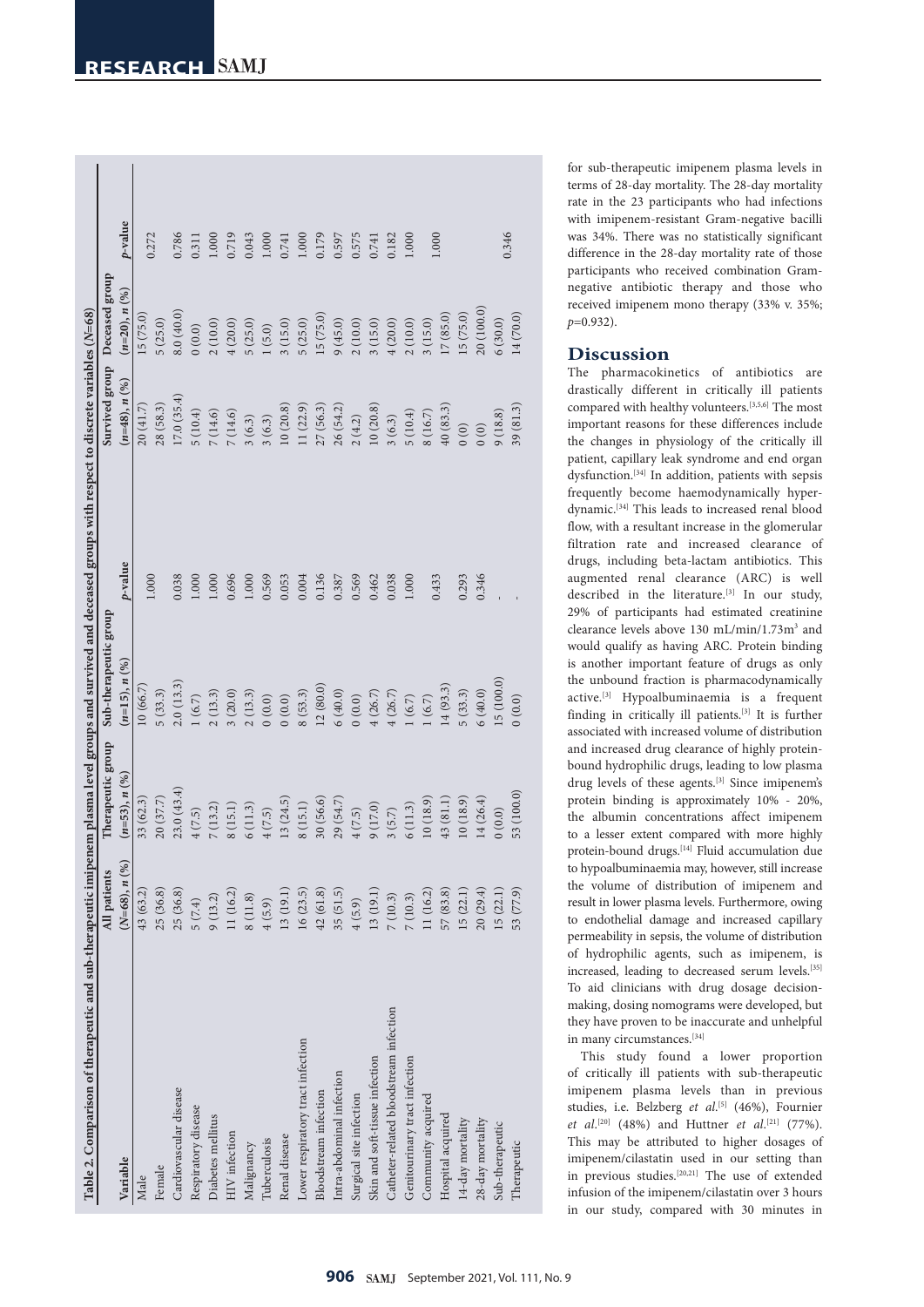| Organism                        | $\boldsymbol{n}$ | MIC, mean (mg/L) | MIC, min (mg/L) | MIC, max (mg/L) |
|---------------------------------|------------------|------------------|-----------------|-----------------|
| Acinetobacter baumannii complex | 29               | 15.46            | $\leq 0.25$     | $\geq 16.00$    |
| Acinetobacter haemolyticus      | 1                | $\leq 0.25$      | $\leq 0.25$     | $\leq 0.25$     |
| Acinetobacter iwoffii           | 1                | $\leq 0.25$      | $\leq 0.25$     | $\leq 0.25$     |
| Citrobacter freundii            | $\overline{2}$   | 0.50             | 0.50            | 0.50            |
| Citrobacter koseri              | $\overline{2}$   | $\leq 0.25$      | $\leq 0.25$     | $\leq 0.25$     |
| Clostridium subterminale        | $\mathbf{1}$     |                  |                 |                 |
| Enterobacter cloacae complex    | 15               | 0.75             | $\leq 0.25$     | 2.00            |
| Enterococcus faecalis           | 7                |                  |                 |                 |
| Escherichia coli                | 18               | $\leq 0.25$      | $\leq 0.25$     | $\leq 0.25$     |
| Klebsiella oxytoca              | $\overline{4}$   | $\leq 0.25$      | $\leq 0.25$     | $\leq 0.25$     |
| Klebsiella pneumoniae           | 36               | 2.52             | $≤0.25$         | 32.00           |
| Morganella morgannii            | $\overline{4}$   | 2.50             | 2.00            | 4.00            |
| Proteus mirabilis               | 1                | $\leq 0.25$      | $\leq 0.25$     | $\leq 0.25$     |
| Proteus penneri                 | 1                | $\leq 0.25$      | $\leq 0.25$     | $\leq 0.25$     |
| Pseudomonas aeruginosa          | 21               | 4.43             | 0.25            | 16.00           |
| Serratia marcescens             | 3                | 2.00             | 2.00            | 2.00            |
| Stenotrophomonas maltophilia    | $\mathbf{1}$     |                  |                 |                 |
| Staphylococcus aureus           | $\overline{2}$   |                  |                 |                 |
| Streptococcus anginosus         |                  |                  |                 |                 |
| Streptococcus constellatus      | 1                |                  |                 |                 |

MIC = minimum inhibitory concentration; min = minimum; max = maximum.

the three aforementioned studies, may also have impacted on more favourable pharmacokinetics. Other authors have also reported improved pharmacokinetics when using higher doses and prolonged infusions with beta-lactam antibiotics.[36,37] Differences in study populations in terms of age, sex, race, weight and renal function may also have contributed to the disparity between the studies. However, the finding that more than one in five critically ill patients in this study have sub-therapeutic imipenem levels is nonetheless a significant result considering the impact of inadequate levels on patient outcomes and resistance levels. This observation alone may be considered evidence to necessitate TDM of imipenem in this population, and is aligned with the recommendations of previous authors.[5,20,21,24]

Interestingly, no significant differences between the two groups were observed in terms of length of hospital or ICU stay. This may well be due to the sample size being too small to detect statistically significant differences. Alternatively, many confounding factors impact on length of stay, such that the impact of imipenem plasma levels might not be evident on outcome. With respect to mortality, our results show a definite trend in that patients with sub-therapeutic imipenem levels have higher mortality (40%) than patients with therapeutic plasma levels (26%), although this result was not statistically significant (*p*=0.346). Furthermore, sub-therapeutic imipenem plasma levels were found to have



*Fig. 2. Kaplan-Meier survival graph comparing the survival of therapeutic and sub-therapeutic imipenem plasma level groups.*

an adjusted hazard ratio of 1.47 (95% CI 0.55 - 3.91; *p*=0.441) in terms of 28-day mortality. However, as in previous studies, these results were not statistically significant at this sample size, and a larger study is necessary to further investigate the impact of sub-therapeutic imipenem plasma levels on clinical outcome. Due to the study design and PKPD target, sub-therapeutic imipenem plasma levels invariably reflected high MIC values, rather than low imipenem concentrations, suggesting that MIC might

be a better indicator of treatment failure than imipenem concentration. In the ideal setting, individualised therapy guided by TDM will be preferred. However, therapeutic drug monitoring of beta-lactams is not routine, and this study reinforces the concept that MIC values should be used to determine treatment outcomes for the present. This study additionally highlights the increasing number of infections with carbapenemresistant Gram-negative bacilli in the ICU setting, and the difficulties associated with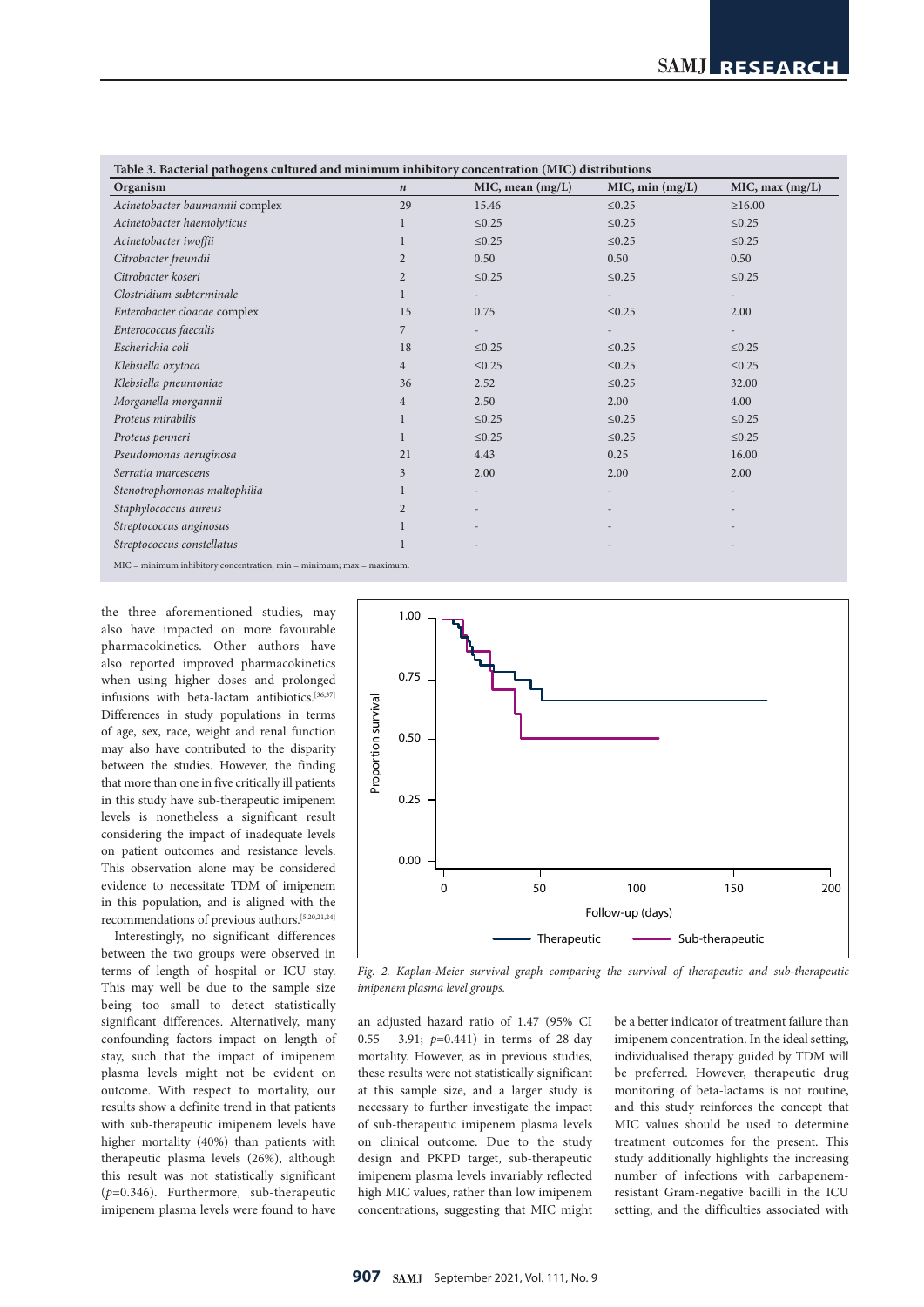managing these patients. TDM of imipenem or other beta-lactam antibiotics ought to be worthwhile in all patients with multidrugresistant organism infections. The unfortunate reality is that in many countries, including SA, TDM is not only an expensive intervention but also not easily accessible. Further research is certainly required to ascertain in which specific patient population subsets beta-lactam TDM would be most useful.

This study has important limitations that should be considered. It was conducted on participants from a single centre, and the sample size was small. As such, the results may not be globally applicable. Since this study only analysed a single plasma sample from each patient, it does not adequately reflect the variability of imipenem plasma levels in critically ill patients, which may change on a daily or even hourly basis. Although consensus guidelines for beta-lactam TDM do not exist, recent studies recommend that at minimum, two blood samples be taken, as a single sample would be insufficient to appropriately inform dose adjustment. [11,38] We evaluated only one sample per patient, taking into account that this was a noninterventional study. Interpreting data regarding clinical outcomes in patients with sepsis is difficult, with numerous confounding factors to consider. In the present study infection source control was not documented, and this makes outcome data difficult to interpret.

The study also has a number of strengths. The study population is diverse and includes a varied distribution in terms of demographics and clinical conditions. By including patients with a wide range of renal function, the results reflect a realistic representation of patients treated in the ICU setting. To our knowledge, this is the first study on TDM of imipenem in critically ill patients done in Africa.

### **Conclusion**

With the rapid increase in antimicrobial resistance globally, it is becoming ever more important to ensure adequate antimicrobial treatment for bacterial infections. This is imperative not only to ensure satisfactory clinical outcomes, but also to prevent further development of antimicrobial resistance. Mortality in critically ill patients with sepsis is exceedingly high, and sub-therapeutic antibiotic levels may be an important contributing factor. In this study, 22% (95% CI, 13% - 34%) of critically ill patients treated with imipenem/cilastatin had sub-therapeutic imipenem plasma levels. We also found a trend toward higher mortality in patients with sub-therapeutic imipenem plasma levels compared with patients with therapeutic plasma levels. This study is important because it highlights the fact that, even when using high dosages and prolonged infusions, one-fifth of critically ill patients had sub-therapeutic imipenem plasma levels. TDM offers a solution to detect patients with sub-therapeutic antibiotic plasma levels in order to adjust the dose accordingly. It is the authors' view that the future of antibiotic dosing, particularly in critically ill patients, is to aim for individualised dosing, and TDM is vital to achieve this.

The intricacy and heterogeneity of critically ill patients, as well as confounding factors, make associations between antibiotic blood levels and clinical outcomes difficult to establish in studies with small sample sizes. Larger, multicentre studies are required to definitively investigate the clinical impact of sub-therapeutic beta-lactam blood levels in critically ill patients with sepsis.

#### **Declaration.** None.

**Acknowledgements.** The authors would like to thank Dr Edward Bassey, who assisted with the analysis of specimens.

**Author contributions.** BM designed the study, developed the protocol,

recruited participants, collected specimens, processed specimens, collected data, analysed data, drafted and revised the article. He is the guarantor. FP designed the study, recruited participants, provided clinical oversight and revised the article. AG designed the study, analysed the specimens, did the pharmacological calculations and revised the article. JC recruited participants, collected specimens, processed specimens and collected data. MM analysed the specimens. PB did the statistical analysis. MS designed the study, revised the protocol, reviewed the data analysis and revised the article.

**Funding.** This project was partially funded by a Federation of Infectious Diseases Societies of South Africa (FIDSSA) – GlaxoSmithKline (GSK) Research Fellowship. The funding body had no input into the design of the study, the collection, analysis or interpretation of the data or the writing of the manuscript.

**Conflicts of interest.** None.

- 1. Fleischmann C, Scherag A, Adhikari NK, et al. Assessment of global incidence and mortality of hospital-treated sepsis. Current estimates and limitations. Am J Respir Crit Care Med 2016;193(3):259- 272. <https://doi.org/10.1164/rccm.201504-0781OC>
- 2. Vincent J, Marshall J, Anzueto A, Martin CD, Gomersall C. International study of the prevalence and outcomes of infection in intensive care units. J Am Medica 2009;302(21):2323-2329. [https://doi.](https://doi.org/10.1001/jama.2009.1754) [org/10.1001/jama.2009.1754](https://doi.org/10.1001/jama.2009.1754)
- 3. Blot SI, Pea F, Lipman J. The effect of pathophysiology on pharmacokinetics in the critically ill patient concepts appraised by the example of antimicrobial agents. Adv Drug Deliv Rev 2014;77:3-11. [https://](https://doi.org/10.1016/j.addr.2014.07.006) [doi.org/10.1016/j.addr.2014.07.006](https://doi.org/10.1016/j.addr.2014.07.006)
- 4. Junior CT, Franca ISA, Okamoto IVN, Joa II, Salge M, Roberto IC. Infection as an independent risk factor for mortality in the surgical intensive care unit. Clinics 2013;68(8):1103-1108. [https://doi.](https://doi.org/10.1164/rccm.201504-0781OC) [org/10.1164/rccm.201504-0781OC](https://doi.org/10.1164/rccm.201504-0781OC)
- 5. Belzberg H, Zhy J, Cornwell EE, et al. Imipenem levels are not predictable in the critically ill patient. J Trauma-Injury Infect Crit Care 2004;56(1):111-117. [https://doi.org/10.1097/01.](https://doi.org/10.1097/01.TA.0000056164.26493.28) [TA.0000056164.26493.28](https://doi.org/10.1097/01.TA.0000056164.26493.28)
- 6. Asín-prieto E, Rodríguez-gasc A. Applications of the pharmacokinetic/pharmacodynamic (PK/ PD) analysis of antimicrobial agents. J Infect Chemother 2015;21:319-329. [https://doi.org/10.1016/j.](https://doi.org/10.1016/j.jiac.2015.02.001) [jiac.2015.02.001](https://doi.org/10.1016/j.jiac.2015.02.001)
- 7. Roberts JA, Paul SK, Akova M, et al. DALI: Defining antibiotic levels in intensive care unit patients: Are current β-lactam antibiotic doses sufficient for critically ill patients? Clin Infect Dis 2014;58(8):1072- 1083. <https://doi.org/10.1093/cid/ciu027>
- 8. Nweneka CV, Tapha-Sosseh N, Sosa A. Curbing the menace of antimicrobial resistance in developing countries. Harm Reduction J 2009;6(1):31-35.<https://doi.org/10.1186/1477-7517-6-31>
- 9. Kang JS, Lee MH. Overview of therapeutic drug monitoring. Korean J Intern Med 2009;24(1):1-10. <https://doi.org/10.3904/kjim.2009.24.1.1>
- 10. Hessen MT, Kaye D. Principles of use of antibacterial agents. Infect Dis Clin North Am 2004;18:435- 450. <https://doi.org/10.1016/j.idc.2004.04.002>
- 11. Muller AE, Huttner B, Huttner A. Therapeutic drug monitoring of beta-lactams and other antibiotics in the intensive care unit: Which agents, which patients and which infections? Drugs 2018;78(4):439- 451. <https://doi.org/10.1007/s40265-018-0880-z>
- 12. Clissold SP, Todd PA, Campoli-Richards DM. Imipenem/cilastatin. Drugs 1987;33(3):183-241.
- 13. Buckley MM, Brogden RN, Barradell LB, Goa KL. Imipenem/cilastatin. Drugs 1992;44(3):408-444. 14. Rodloff AC, Goldstein EJC, Torres A. Two decades of imipenem therapy. J Antimicrob Chemother 2006;58(September):916-929. <https://doi.org/10.1093/jac/dkl354>
- 15. Kabbara WK, Nawas GT, Ramadan WH. Evaluation of the appropriateness of imipenem/cilastatin prescription and dosing in a tertiary care hospital. Infect Drug Resist 2015;8:31-38. [https://doi.](https://doi.org/10.2147/IDR.S78633) [org/10.2147/IDR.S78633](https://doi.org/10.2147/IDR.S78633)

16. Imipenem [package insert]. Whitehouse Station, NJ: Merck & Co, 2007.

- 17. Craig WA, Ebert SC. Killing and regrowth of bacteria *in vitro*: A review. Scand J Infect Dis Suppl 1990;74:63-70. <https://doi.org/10.3109/inf.1990.22.suppl-74.01>
- 18. Jaruratanasirikul S, Vattanavanit V, Samaeng M, Nawakitrangsan M, Sriwiriyajan S. Pharmacokinetics of imipenem in critically Ill patients with life-threatening severe infections during support with extracorporeal membrane oxygenation. Clin Drug Investigat 2019;39(8):787-798. [https://doi.](https://doi.org/10.1007/s40261-019-00796-3) [org/10.1007/s40261-019-00796-3](https://doi.org/10.1007/s40261-019-00796-3)
- 19. Chen W, Zhang D, Lian W, et al. Imipenem population pharmacokinetics: Therapeutic drug monitoring data collected in critically ill patients with or without extracorp membrane oxygenation. Antimicrob Agents Chemother 2020;64(6). [https://doi.org/10.1128/](https://doi.org/10.1128/AAC.00385-20) AAC.00385-2
- 20. Fournier A, Eggimann P, Pagani J, et al. Impact of the introduction of real-time therapeutic drug monitoring on empirical doses of carbapenems in critically ill burn patients. Burns 2015;41(1):956- 968. <https://doi.org/10.1016/j.burns.2015.01.001>
- 21. Huttner A, Renzoni A, Pagani L, Centrale O. Augmented renal clearance, low β-lactam concentrations and clinical outcomes in the critically ill: An observational prospective cohort study. Int J Antimicrob Agents 2015;45(4):385-392.<https://doi.org/10.1016/j.ijantimicag.2014.12.017> 22. Sakka SG, Glauner AK, Bulitta JB, et al. Population pharmacokinetics and pharmacodynamics of
- continuous versus short-term infusion of imipenem-cilastatin in critically ill patients in a randomized, controlled trial. Antimicrob Agents Chemother 2007;51(9):3304-3310. [https://doi.org/10.1128/](https://doi.org/10.1128/AAC.01318-06) [AAC.01318-06](https://doi.org/10.1128/AAC.01318-06)
- 23. Abhilash B, Tripathi CD, Gogia AR, et al. Pharmacokinetic/pharmacodynamic profiling of imipenem in patients admitted to an intensive care unit in India: A nonrandomized, cross-sectional, analytical, open-labeled study. Indian J Crit Care Med 2015;19(10):587-592. [https://doi.org/10.4103/0972-](https://doi.org/10.4103/0972-5229.167036) [5229.167036](https://doi.org/10.4103/0972-5229.167036)
- 24. Hayashi Y, Lipman J, Udy AA, et al. B-lactam therapeutic drug monitoring in the critically ill: Optimising drug exposure in patients with fluctuating renal function and hypoalbuminaemia. Int J Antimicrob Agents 2013;41(2):162-166.<https://doi.org/10.1016/j.ijantimicag.2012.10.002>
- 25. Garcia-Capdevila L, Lopez-Calull C, Arroyo C, et al. Determination of imipenem in plasma by high-performance liquid chromatography for pharmacokinetic studies in patients. J Chromatogr B Biomed Sci Appl 1997;692(1):127-132. [https://doi.org/](https://doi.org/10.1016/S0378-4347(96)00498-7)10.1016/S0378-4347(96)00498-7